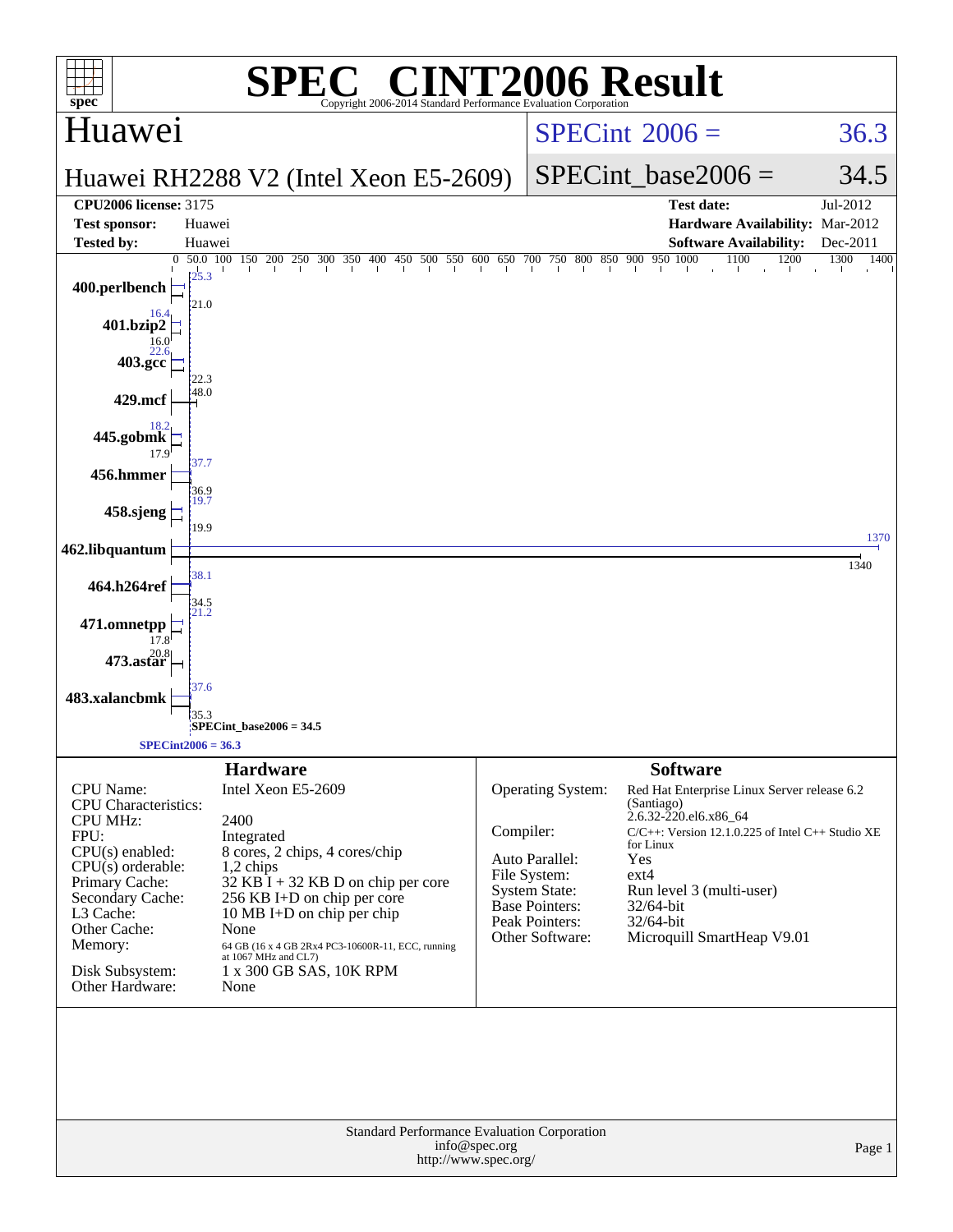

#### Huawei

## $SPECint2006 = 36.3$  $SPECint2006 = 36.3$

Huawei RH2288 V2 (Intel Xeon E5-2609)

SPECint base2006 =  $34.5$ 

**[CPU2006 license:](http://www.spec.org/auto/cpu2006/Docs/result-fields.html#CPU2006license)** 3175 **[Test date:](http://www.spec.org/auto/cpu2006/Docs/result-fields.html#Testdate)** Jul-2012

**[Test sponsor:](http://www.spec.org/auto/cpu2006/Docs/result-fields.html#Testsponsor)** Huawei **[Hardware Availability:](http://www.spec.org/auto/cpu2006/Docs/result-fields.html#HardwareAvailability)** Mar-2012 **[Tested by:](http://www.spec.org/auto/cpu2006/Docs/result-fields.html#Testedby)** Huawei **[Software Availability:](http://www.spec.org/auto/cpu2006/Docs/result-fields.html#SoftwareAvailability)** Dec-2011

#### **[Results Table](http://www.spec.org/auto/cpu2006/Docs/result-fields.html#ResultsTable)**

|                    | <b>Base</b>                                    |       |                                                                 |                                            |                |              | <b>Peak</b>    |              |                |              |                |              |
|--------------------|------------------------------------------------|-------|-----------------------------------------------------------------|--------------------------------------------|----------------|--------------|----------------|--------------|----------------|--------------|----------------|--------------|
| <b>Benchmark</b>   | <b>Seconds</b>                                 | Ratio | <b>Seconds</b>                                                  | <b>Ratio</b>                               | <b>Seconds</b> | <b>Ratio</b> | <b>Seconds</b> | <b>Ratio</b> | <b>Seconds</b> | <b>Ratio</b> | <b>Seconds</b> | <b>Ratio</b> |
| $ 400$ .perlbench  | 465                                            | 21.0  | 465                                                             | 21.0                                       | 465            | 21.0         | 386            | 25.3         | 386            | 25.3         | 386            | 25.3         |
| 401.bzip2          | 601                                            | 16.0  | 602                                                             | 16.0                                       | 601            | 16.1         | 588            | 16.4         | 588            | <b>16.4</b>  | 589            | 16.4         |
| $403.\mathrm{gcc}$ | 361                                            | 22.3  | 360                                                             | 22.3                                       | 360            | 22.4         | 357            | 22.6         | 356            | 22.6         | 356            | 22.6         |
| $429$ .mcf         | 190                                            | 48.0  | 189                                                             | 48.3                                       | 190            | 48.0         | <b>190</b>     | 48.0         | 189            | 48.3         | 190            | 48.0         |
| $445$ .gobmk       | 583                                            | 18.0  | 587                                                             | 17.9                                       | 587            | <u>17.9</u>  | 578            | 18.2         | 578            | 18.2         | 578            | 18.2         |
| $456.$ hmmer       | 253                                            | 36.9  | 254                                                             | 36.7                                       | 253            | 36.9         | 248            | 37.6         | 248            | 37.7         | 248            | 37.7         |
| $458$ .sjeng       | 607                                            | 19.9  | 607                                                             | 19.9                                       | 607            | 19.9         | 615            | 19.7         | 614            | 19.7         | 616            | 19.6         |
| 462.libquantum     | 15.5                                           | 1340  | 15.5                                                            | 1340                                       | 15.5           | 1340         | 15.1           | 1370         | 15.1           | 1370         | 15.1           | 1370         |
| 464.h264ref        | 643                                            | 34.4  | 642                                                             | 34.5                                       | 635            | 34.9         | 582            | 38.1         | 590            | 37.5         | 580            | 38.2         |
| 471.omnetpp        | 351                                            | 17.8  | 351                                                             | 17.8                                       | 356            | 17.6         | 295            | 21.2         | 293            | 21.3         | 296            | 21.1         |
| $473$ . astar      | 338                                            | 20.8  | 337                                                             | 20.9                                       | 338            | 20.8         | 338            | 20.8         | 337            | 20.9         | 338            | 20.8         |
| 483.xalancbmk      | 200                                            | 34.5  | 195                                                             | 35.4                                       | 195            | 35.3         | 184            | 37.6         | 184            | 37.5         | 184            | 37.6         |
|                    | $\mathbf{D}$ and $\mathbf{L}$ and $\mathbf{L}$ |       | وبريس ومرورين وبرواله والرائدانين وبالمروان والمراوية والارتبال | Deld and called to an indicate on a madian |                |              |                |              |                |              |                |              |

Results appear in the [order in which they were run.](http://www.spec.org/auto/cpu2006/Docs/result-fields.html#RunOrder) Bold underlined text [indicates a median measurement.](http://www.spec.org/auto/cpu2006/Docs/result-fields.html#Median)

#### **[Operating System Notes](http://www.spec.org/auto/cpu2006/Docs/result-fields.html#OperatingSystemNotes)**

 Stack size set to unlimited using "ulimit -s unlimited" Transparent Huge Pages enabled with: echo always > /sys/kernel/mm/redhat\_transparent\_hugepage/enabled Select only test related files when installing the operating system

#### **[Platform Notes](http://www.spec.org/auto/cpu2006/Docs/result-fields.html#PlatformNotes)**

Standard Performance Evaluation Corporation BIOS configuration: Set Power Efficiency Mode to Performance Sysinfo program /spec/config/sysinfo.rev6800 \$Rev: 6800 \$ \$Date:: 2011-10-11 #\$ 6f2ebdff5032aaa42e583f96b07f99d3 running on BH622-RH6.2 Tue Jul 10 17:16:50 2012 This section contains SUT (System Under Test) info as seen by some common utilities. To remove or add to this section, see: <http://www.spec.org/cpu2006/Docs/config.html#sysinfo> From /proc/cpuinfo model name : Intel(R) Xeon(R) CPU E5-2609 0 @ 2.40GHz 2 "physical id"s (chips) 8 "processors" cores, siblings (Caution: counting these is hw and system dependent. The following excerpts from /proc/cpuinfo might not be reliable. Use with caution.) cpu cores : 4 siblings : 4 physical 0: cores 0 1 2 3 Continued on next page

[info@spec.org](mailto:info@spec.org) <http://www.spec.org/>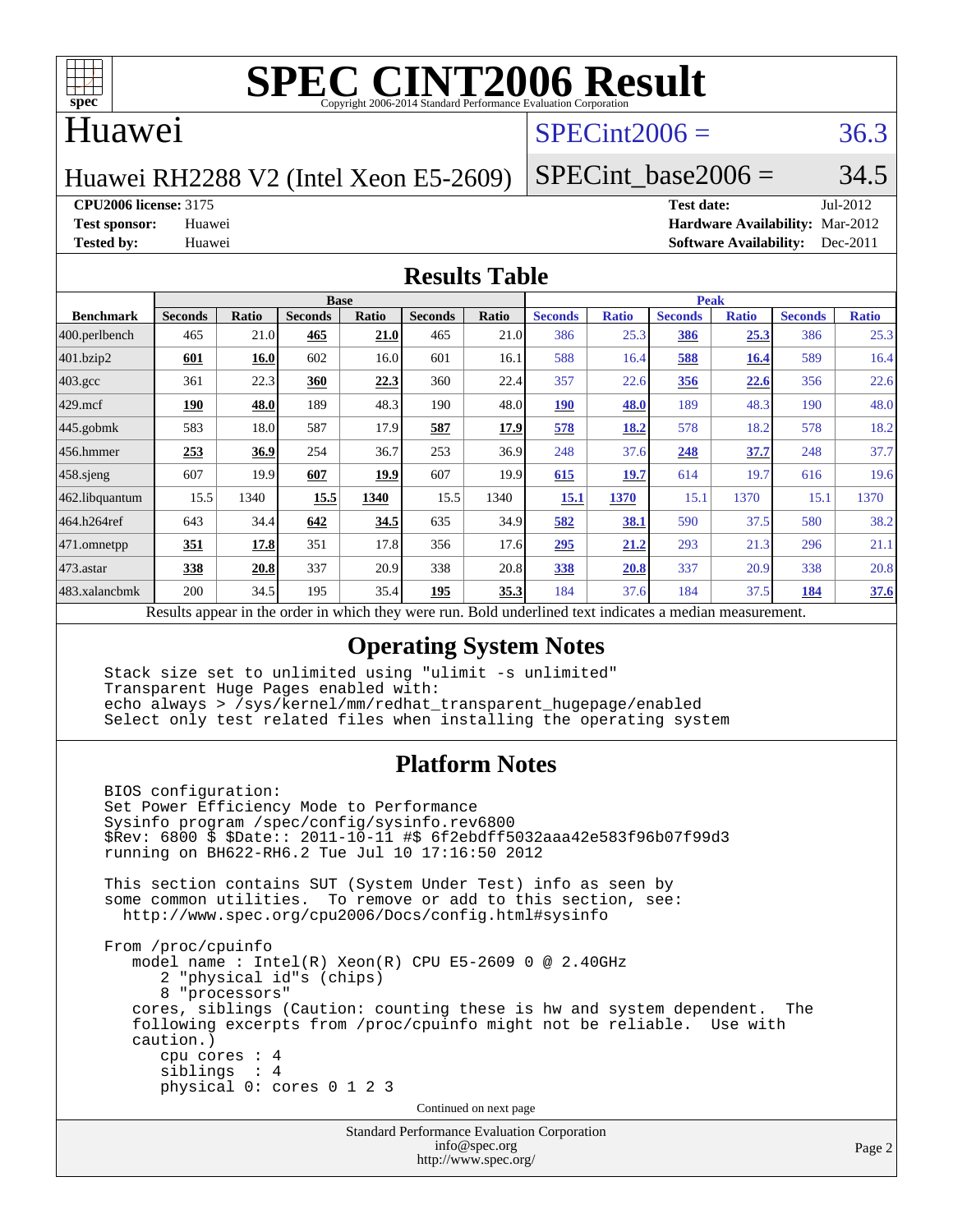

### Huawei

 $SPECint2006 = 36.3$  $SPECint2006 = 36.3$ 

Huawei RH2288 V2 (Intel Xeon E5-2609)

SPECint base2006 =  $34.5$ 

**[CPU2006 license:](http://www.spec.org/auto/cpu2006/Docs/result-fields.html#CPU2006license)** 3175 **[Test date:](http://www.spec.org/auto/cpu2006/Docs/result-fields.html#Testdate)** Jul-2012 **[Test sponsor:](http://www.spec.org/auto/cpu2006/Docs/result-fields.html#Testsponsor)** Huawei **[Hardware Availability:](http://www.spec.org/auto/cpu2006/Docs/result-fields.html#HardwareAvailability)** Mar-2012 **[Tested by:](http://www.spec.org/auto/cpu2006/Docs/result-fields.html#Testedby)** Huawei **[Software Availability:](http://www.spec.org/auto/cpu2006/Docs/result-fields.html#SoftwareAvailability)** Dec-2011

#### **[Platform Notes \(Continued\)](http://www.spec.org/auto/cpu2006/Docs/result-fields.html#PlatformNotes)**

 physical 1: cores 0 1 2 3 cache size : 10240 KB

From /proc/meminfo<br>MemTotal: 65936808 kB HugePages\_Total: 0 Hugepagesize: 2048 kB

 From /etc/\*release\* /etc/\*version\* redhat-release: Red Hat Enterprise Linux Server release 6.2 (Santiago) system-release: Red Hat Enterprise Linux Server release 6.2 (Santiago) system-release-cpe: cpe:/o:redhat:enterprise\_linux:6server:ga:server

 uname -a: Linux BH622-RH6.2 2.6.32-220.el6.x86\_64 #1 SMP Wed Nov 9 08:03:13 EST 2011 x86\_64 x86\_64 x86\_64 GNU/Linux

run-level 3 Jul 9 18:05

SPEC is set to: /spec<br>Filesystem Type Type Size Used Avail Use% Mounted on /dev/sda1 ext4 197G 48G 139G 26% /

 Additional information from dmidecode: Memory: 16x Samsung M393B1K70DH0-CK0 4 GB 1333 MHz 2 rank

#### **[General Notes](http://www.spec.org/auto/cpu2006/Docs/result-fields.html#GeneralNotes)**

Environment variables set by runspec before the start of the run: KMP\_AFFINITY = "granularity=fine,compact,0,1" LD\_LIBRARY\_PATH = "/spec/libs/32:/spec/libs/64" OMP\_NUM\_THREADS = "8"

 Binaries compiled on a system with 2 x Xeon X5645 CPU + 16GB memory using RHEL 6.1

### **[Base Compiler Invocation](http://www.spec.org/auto/cpu2006/Docs/result-fields.html#BaseCompilerInvocation)**

[C benchmarks](http://www.spec.org/auto/cpu2006/Docs/result-fields.html#Cbenchmarks): [icc -m64](http://www.spec.org/cpu2006/results/res2012q3/cpu2006-20120717-23797.flags.html#user_CCbase_intel_icc_64bit_f346026e86af2a669e726fe758c88044)

[C++ benchmarks:](http://www.spec.org/auto/cpu2006/Docs/result-fields.html#CXXbenchmarks) [icpc -m64](http://www.spec.org/cpu2006/results/res2012q3/cpu2006-20120717-23797.flags.html#user_CXXbase_intel_icpc_64bit_fc66a5337ce925472a5c54ad6a0de310)

> Standard Performance Evaluation Corporation [info@spec.org](mailto:info@spec.org) <http://www.spec.org/>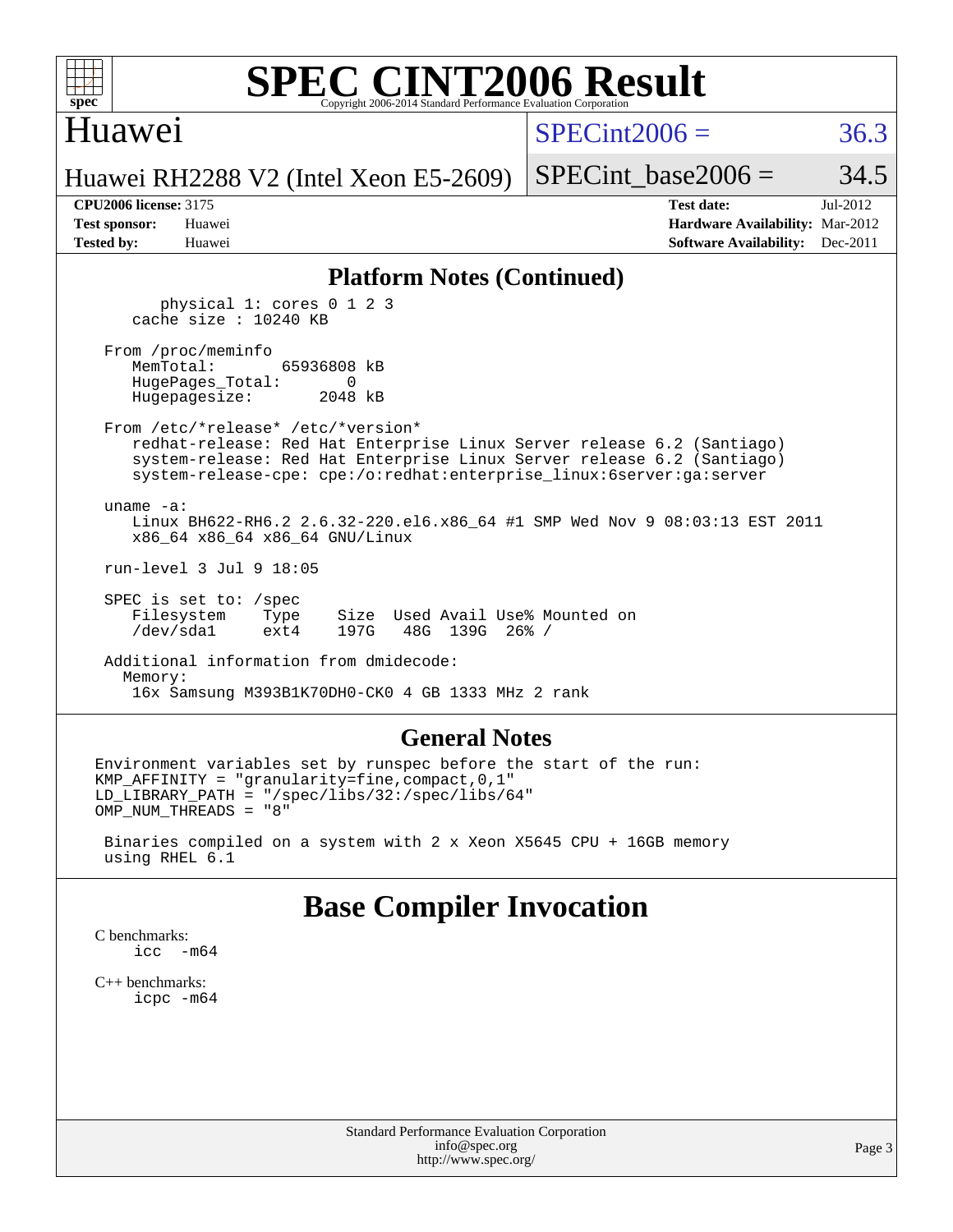

#### Huawei

#### $SPECint2006 = 36.3$  $SPECint2006 = 36.3$

Huawei RH2288 V2 (Intel Xeon E5-2609)

SPECint base2006 =  $34.5$ 

**[CPU2006 license:](http://www.spec.org/auto/cpu2006/Docs/result-fields.html#CPU2006license)** 3175 **[Test date:](http://www.spec.org/auto/cpu2006/Docs/result-fields.html#Testdate)** Jul-2012 **[Test sponsor:](http://www.spec.org/auto/cpu2006/Docs/result-fields.html#Testsponsor)** Huawei **[Hardware Availability:](http://www.spec.org/auto/cpu2006/Docs/result-fields.html#HardwareAvailability)** Mar-2012 **[Tested by:](http://www.spec.org/auto/cpu2006/Docs/result-fields.html#Testedby)** Huawei **[Software Availability:](http://www.spec.org/auto/cpu2006/Docs/result-fields.html#SoftwareAvailability)** Dec-2011

### **[Base Portability Flags](http://www.spec.org/auto/cpu2006/Docs/result-fields.html#BasePortabilityFlags)**

 400.perlbench: [-DSPEC\\_CPU\\_LP64](http://www.spec.org/cpu2006/results/res2012q3/cpu2006-20120717-23797.flags.html#b400.perlbench_basePORTABILITY_DSPEC_CPU_LP64) [-DSPEC\\_CPU\\_LINUX\\_X64](http://www.spec.org/cpu2006/results/res2012q3/cpu2006-20120717-23797.flags.html#b400.perlbench_baseCPORTABILITY_DSPEC_CPU_LINUX_X64) 401.bzip2: [-DSPEC\\_CPU\\_LP64](http://www.spec.org/cpu2006/results/res2012q3/cpu2006-20120717-23797.flags.html#suite_basePORTABILITY401_bzip2_DSPEC_CPU_LP64) 403.gcc: [-DSPEC\\_CPU\\_LP64](http://www.spec.org/cpu2006/results/res2012q3/cpu2006-20120717-23797.flags.html#suite_basePORTABILITY403_gcc_DSPEC_CPU_LP64) 429.mcf: [-DSPEC\\_CPU\\_LP64](http://www.spec.org/cpu2006/results/res2012q3/cpu2006-20120717-23797.flags.html#suite_basePORTABILITY429_mcf_DSPEC_CPU_LP64) 445.gobmk: [-DSPEC\\_CPU\\_LP64](http://www.spec.org/cpu2006/results/res2012q3/cpu2006-20120717-23797.flags.html#suite_basePORTABILITY445_gobmk_DSPEC_CPU_LP64) 456.hmmer: [-DSPEC\\_CPU\\_LP64](http://www.spec.org/cpu2006/results/res2012q3/cpu2006-20120717-23797.flags.html#suite_basePORTABILITY456_hmmer_DSPEC_CPU_LP64) 458.sjeng: [-DSPEC\\_CPU\\_LP64](http://www.spec.org/cpu2006/results/res2012q3/cpu2006-20120717-23797.flags.html#suite_basePORTABILITY458_sjeng_DSPEC_CPU_LP64) 462.libquantum: [-DSPEC\\_CPU\\_LP64](http://www.spec.org/cpu2006/results/res2012q3/cpu2006-20120717-23797.flags.html#suite_basePORTABILITY462_libquantum_DSPEC_CPU_LP64) [-DSPEC\\_CPU\\_LINUX](http://www.spec.org/cpu2006/results/res2012q3/cpu2006-20120717-23797.flags.html#b462.libquantum_baseCPORTABILITY_DSPEC_CPU_LINUX) 464.h264ref: [-DSPEC\\_CPU\\_LP64](http://www.spec.org/cpu2006/results/res2012q3/cpu2006-20120717-23797.flags.html#suite_basePORTABILITY464_h264ref_DSPEC_CPU_LP64) 471.omnetpp: [-DSPEC\\_CPU\\_LP64](http://www.spec.org/cpu2006/results/res2012q3/cpu2006-20120717-23797.flags.html#suite_basePORTABILITY471_omnetpp_DSPEC_CPU_LP64) 473.astar: [-DSPEC\\_CPU\\_LP64](http://www.spec.org/cpu2006/results/res2012q3/cpu2006-20120717-23797.flags.html#suite_basePORTABILITY473_astar_DSPEC_CPU_LP64) 483.xalancbmk: [-DSPEC\\_CPU\\_LP64](http://www.spec.org/cpu2006/results/res2012q3/cpu2006-20120717-23797.flags.html#suite_basePORTABILITY483_xalancbmk_DSPEC_CPU_LP64) [-DSPEC\\_CPU\\_LINUX](http://www.spec.org/cpu2006/results/res2012q3/cpu2006-20120717-23797.flags.html#b483.xalancbmk_baseCXXPORTABILITY_DSPEC_CPU_LINUX)

### **[Base Optimization Flags](http://www.spec.org/auto/cpu2006/Docs/result-fields.html#BaseOptimizationFlags)**

[C benchmarks](http://www.spec.org/auto/cpu2006/Docs/result-fields.html#Cbenchmarks):

[-xSSE4.2](http://www.spec.org/cpu2006/results/res2012q3/cpu2006-20120717-23797.flags.html#user_CCbase_f-xSSE42_f91528193cf0b216347adb8b939d4107) [-ipo](http://www.spec.org/cpu2006/results/res2012q3/cpu2006-20120717-23797.flags.html#user_CCbase_f-ipo) [-O3](http://www.spec.org/cpu2006/results/res2012q3/cpu2006-20120717-23797.flags.html#user_CCbase_f-O3) [-no-prec-div](http://www.spec.org/cpu2006/results/res2012q3/cpu2006-20120717-23797.flags.html#user_CCbase_f-no-prec-div) [-parallel](http://www.spec.org/cpu2006/results/res2012q3/cpu2006-20120717-23797.flags.html#user_CCbase_f-parallel) [-opt-prefetch](http://www.spec.org/cpu2006/results/res2012q3/cpu2006-20120717-23797.flags.html#user_CCbase_f-opt-prefetch) [-auto-p32](http://www.spec.org/cpu2006/results/res2012q3/cpu2006-20120717-23797.flags.html#user_CCbase_f-auto-p32)

[C++ benchmarks:](http://www.spec.org/auto/cpu2006/Docs/result-fields.html#CXXbenchmarks)

[-xSSE4.2](http://www.spec.org/cpu2006/results/res2012q3/cpu2006-20120717-23797.flags.html#user_CXXbase_f-xSSE42_f91528193cf0b216347adb8b939d4107) [-ipo](http://www.spec.org/cpu2006/results/res2012q3/cpu2006-20120717-23797.flags.html#user_CXXbase_f-ipo) [-O3](http://www.spec.org/cpu2006/results/res2012q3/cpu2006-20120717-23797.flags.html#user_CXXbase_f-O3) [-no-prec-div](http://www.spec.org/cpu2006/results/res2012q3/cpu2006-20120717-23797.flags.html#user_CXXbase_f-no-prec-div) [-opt-prefetch](http://www.spec.org/cpu2006/results/res2012q3/cpu2006-20120717-23797.flags.html#user_CXXbase_f-opt-prefetch) [-auto-p32](http://www.spec.org/cpu2006/results/res2012q3/cpu2006-20120717-23797.flags.html#user_CXXbase_f-auto-p32) [-Wl,-z,muldefs](http://www.spec.org/cpu2006/results/res2012q3/cpu2006-20120717-23797.flags.html#user_CXXbase_link_force_multiple1_74079c344b956b9658436fd1b6dd3a8a) [-L/smartheap -lsmartheap64](http://www.spec.org/cpu2006/results/res2012q3/cpu2006-20120717-23797.flags.html#user_CXXbase_SmartHeap64_5e654037dadeae1fe403ab4b4466e60b)

#### **[Base Other Flags](http://www.spec.org/auto/cpu2006/Docs/result-fields.html#BaseOtherFlags)**

[C benchmarks](http://www.spec.org/auto/cpu2006/Docs/result-fields.html#Cbenchmarks):

403.gcc: [-Dalloca=\\_alloca](http://www.spec.org/cpu2006/results/res2012q3/cpu2006-20120717-23797.flags.html#b403.gcc_baseEXTRA_CFLAGS_Dalloca_be3056838c12de2578596ca5467af7f3)

## **[Peak Compiler Invocation](http://www.spec.org/auto/cpu2006/Docs/result-fields.html#PeakCompilerInvocation)**

[C benchmarks \(except as noted below\)](http://www.spec.org/auto/cpu2006/Docs/result-fields.html#Cbenchmarksexceptasnotedbelow):

icc  $-m64$ 

400.perlbench: [icc -m32](http://www.spec.org/cpu2006/results/res2012q3/cpu2006-20120717-23797.flags.html#user_peakCCLD400_perlbench_intel_icc_a6a621f8d50482236b970c6ac5f55f93)

445.gobmk: [icc -m32](http://www.spec.org/cpu2006/results/res2012q3/cpu2006-20120717-23797.flags.html#user_peakCCLD445_gobmk_intel_icc_a6a621f8d50482236b970c6ac5f55f93)

464.h264ref: [icc -m32](http://www.spec.org/cpu2006/results/res2012q3/cpu2006-20120717-23797.flags.html#user_peakCCLD464_h264ref_intel_icc_a6a621f8d50482236b970c6ac5f55f93)

[C++ benchmarks \(except as noted below\):](http://www.spec.org/auto/cpu2006/Docs/result-fields.html#CXXbenchmarksexceptasnotedbelow) [icpc -m32](http://www.spec.org/cpu2006/results/res2012q3/cpu2006-20120717-23797.flags.html#user_CXXpeak_intel_icpc_4e5a5ef1a53fd332b3c49e69c3330699)

473.astar: [icpc -m64](http://www.spec.org/cpu2006/results/res2012q3/cpu2006-20120717-23797.flags.html#user_peakCXXLD473_astar_intel_icpc_64bit_fc66a5337ce925472a5c54ad6a0de310)

Standard Performance Evaluation Corporation [info@spec.org](mailto:info@spec.org) <http://www.spec.org/>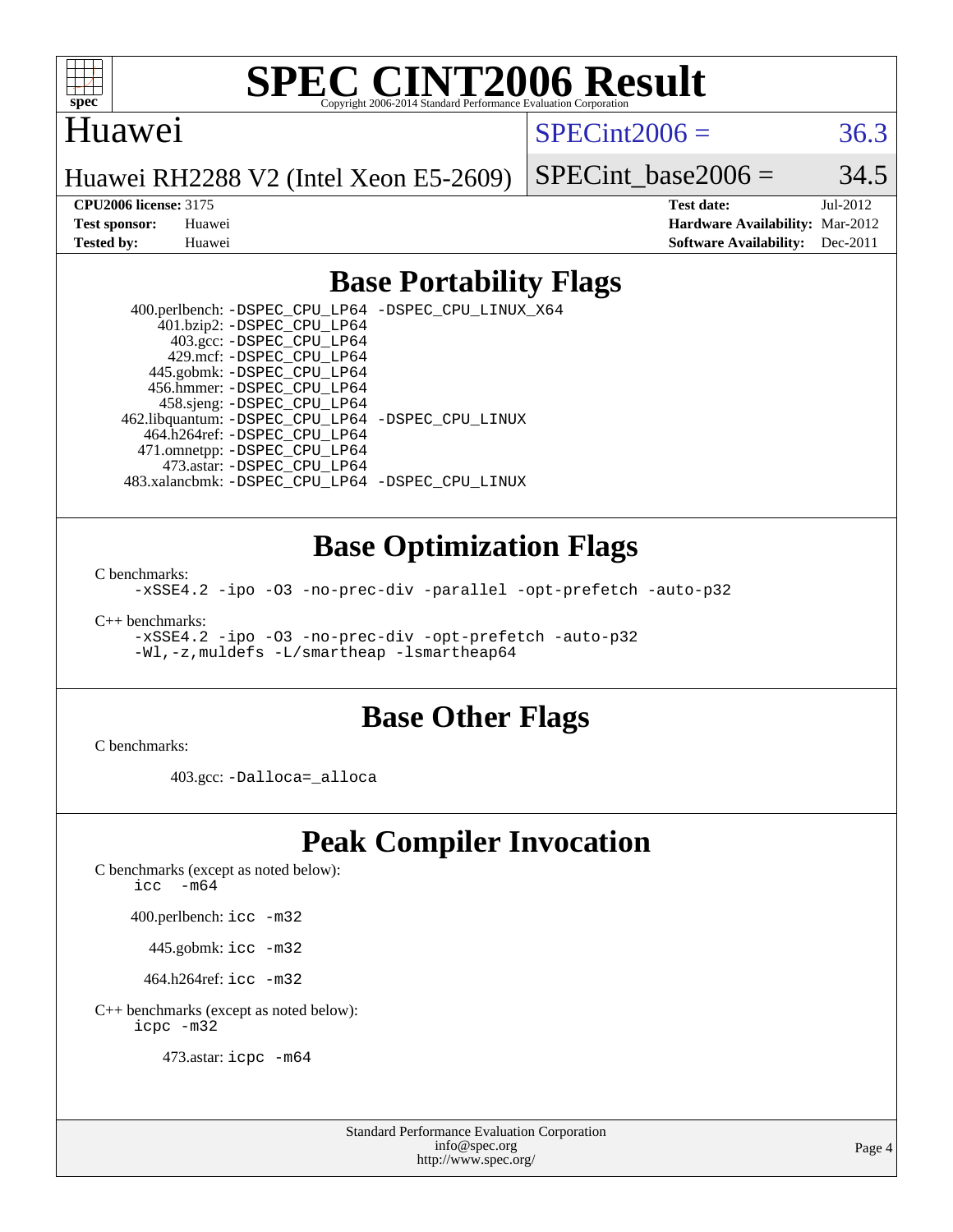

### Huawei

#### $SPECint2006 = 36.3$  $SPECint2006 = 36.3$

Huawei RH2288 V2 (Intel Xeon E5-2609)

SPECint base2006 =  $34.5$ 

**[CPU2006 license:](http://www.spec.org/auto/cpu2006/Docs/result-fields.html#CPU2006license)** 3175 **[Test date:](http://www.spec.org/auto/cpu2006/Docs/result-fields.html#Testdate)** Jul-2012 **[Test sponsor:](http://www.spec.org/auto/cpu2006/Docs/result-fields.html#Testsponsor)** Huawei **[Hardware Availability:](http://www.spec.org/auto/cpu2006/Docs/result-fields.html#HardwareAvailability)** Mar-2012 **[Tested by:](http://www.spec.org/auto/cpu2006/Docs/result-fields.html#Testedby)** Huawei **[Software Availability:](http://www.spec.org/auto/cpu2006/Docs/result-fields.html#SoftwareAvailability)** Dec-2011

### **[Peak Portability Flags](http://www.spec.org/auto/cpu2006/Docs/result-fields.html#PeakPortabilityFlags)**

 400.perlbench: [-DSPEC\\_CPU\\_LINUX\\_IA32](http://www.spec.org/cpu2006/results/res2012q3/cpu2006-20120717-23797.flags.html#b400.perlbench_peakCPORTABILITY_DSPEC_CPU_LINUX_IA32) 401.bzip2: [-DSPEC\\_CPU\\_LP64](http://www.spec.org/cpu2006/results/res2012q3/cpu2006-20120717-23797.flags.html#suite_peakPORTABILITY401_bzip2_DSPEC_CPU_LP64) 403.gcc: [-DSPEC\\_CPU\\_LP64](http://www.spec.org/cpu2006/results/res2012q3/cpu2006-20120717-23797.flags.html#suite_peakPORTABILITY403_gcc_DSPEC_CPU_LP64) 429.mcf: [-DSPEC\\_CPU\\_LP64](http://www.spec.org/cpu2006/results/res2012q3/cpu2006-20120717-23797.flags.html#suite_peakPORTABILITY429_mcf_DSPEC_CPU_LP64) 456.hmmer: [-DSPEC\\_CPU\\_LP64](http://www.spec.org/cpu2006/results/res2012q3/cpu2006-20120717-23797.flags.html#suite_peakPORTABILITY456_hmmer_DSPEC_CPU_LP64) 458.sjeng: [-DSPEC\\_CPU\\_LP64](http://www.spec.org/cpu2006/results/res2012q3/cpu2006-20120717-23797.flags.html#suite_peakPORTABILITY458_sjeng_DSPEC_CPU_LP64) 462.libquantum: [-DSPEC\\_CPU\\_LP64](http://www.spec.org/cpu2006/results/res2012q3/cpu2006-20120717-23797.flags.html#suite_peakPORTABILITY462_libquantum_DSPEC_CPU_LP64) [-DSPEC\\_CPU\\_LINUX](http://www.spec.org/cpu2006/results/res2012q3/cpu2006-20120717-23797.flags.html#b462.libquantum_peakCPORTABILITY_DSPEC_CPU_LINUX) 473.astar: [-DSPEC\\_CPU\\_LP64](http://www.spec.org/cpu2006/results/res2012q3/cpu2006-20120717-23797.flags.html#suite_peakPORTABILITY473_astar_DSPEC_CPU_LP64) 483.xalancbmk: [-DSPEC\\_CPU\\_LINUX](http://www.spec.org/cpu2006/results/res2012q3/cpu2006-20120717-23797.flags.html#b483.xalancbmk_peakCXXPORTABILITY_DSPEC_CPU_LINUX)

## **[Peak Optimization Flags](http://www.spec.org/auto/cpu2006/Docs/result-fields.html#PeakOptimizationFlags)**

[C benchmarks](http://www.spec.org/auto/cpu2006/Docs/result-fields.html#Cbenchmarks):

Standard Performance Evaluation Corporation [info@spec.org](mailto:info@spec.org) 400.perlbench: [-xSSE4.2](http://www.spec.org/cpu2006/results/res2012q3/cpu2006-20120717-23797.flags.html#user_peakPASS2_CFLAGSPASS2_LDCFLAGS400_perlbench_f-xSSE42_f91528193cf0b216347adb8b939d4107)(pass 2) [-prof-gen](http://www.spec.org/cpu2006/results/res2012q3/cpu2006-20120717-23797.flags.html#user_peakPASS1_CFLAGSPASS1_LDCFLAGS400_perlbench_prof_gen_e43856698f6ca7b7e442dfd80e94a8fc)(pass 1) [-ipo](http://www.spec.org/cpu2006/results/res2012q3/cpu2006-20120717-23797.flags.html#user_peakPASS2_CFLAGSPASS2_LDCFLAGS400_perlbench_f-ipo)(pass 2) [-O3](http://www.spec.org/cpu2006/results/res2012q3/cpu2006-20120717-23797.flags.html#user_peakPASS2_CFLAGSPASS2_LDCFLAGS400_perlbench_f-O3)(pass 2) [-no-prec-div](http://www.spec.org/cpu2006/results/res2012q3/cpu2006-20120717-23797.flags.html#user_peakPASS2_CFLAGSPASS2_LDCFLAGS400_perlbench_f-no-prec-div)(pass 2) [-prof-use](http://www.spec.org/cpu2006/results/res2012q3/cpu2006-20120717-23797.flags.html#user_peakPASS2_CFLAGSPASS2_LDCFLAGS400_perlbench_prof_use_bccf7792157ff70d64e32fe3e1250b55)(pass 2) [-opt-prefetch](http://www.spec.org/cpu2006/results/res2012q3/cpu2006-20120717-23797.flags.html#user_peakCOPTIMIZE400_perlbench_f-opt-prefetch) [-ansi-alias](http://www.spec.org/cpu2006/results/res2012q3/cpu2006-20120717-23797.flags.html#user_peakCOPTIMIZE400_perlbench_f-ansi-alias) 401.bzip2: [-xSSE4.2](http://www.spec.org/cpu2006/results/res2012q3/cpu2006-20120717-23797.flags.html#user_peakPASS2_CFLAGSPASS2_LDCFLAGS401_bzip2_f-xSSE42_f91528193cf0b216347adb8b939d4107)(pass 2) [-prof-gen](http://www.spec.org/cpu2006/results/res2012q3/cpu2006-20120717-23797.flags.html#user_peakPASS1_CFLAGSPASS1_LDCFLAGS401_bzip2_prof_gen_e43856698f6ca7b7e442dfd80e94a8fc)(pass 1) [-ipo](http://www.spec.org/cpu2006/results/res2012q3/cpu2006-20120717-23797.flags.html#user_peakPASS2_CFLAGSPASS2_LDCFLAGS401_bzip2_f-ipo)(pass 2) [-O3](http://www.spec.org/cpu2006/results/res2012q3/cpu2006-20120717-23797.flags.html#user_peakPASS2_CFLAGSPASS2_LDCFLAGS401_bzip2_f-O3)(pass 2) [-no-prec-div](http://www.spec.org/cpu2006/results/res2012q3/cpu2006-20120717-23797.flags.html#user_peakCOPTIMIZEPASS2_CFLAGSPASS2_LDCFLAGS401_bzip2_f-no-prec-div) [-prof-use](http://www.spec.org/cpu2006/results/res2012q3/cpu2006-20120717-23797.flags.html#user_peakPASS2_CFLAGSPASS2_LDCFLAGS401_bzip2_prof_use_bccf7792157ff70d64e32fe3e1250b55)(pass 2) [-auto-ilp32](http://www.spec.org/cpu2006/results/res2012q3/cpu2006-20120717-23797.flags.html#user_peakCOPTIMIZE401_bzip2_f-auto-ilp32) [-opt-prefetch](http://www.spec.org/cpu2006/results/res2012q3/cpu2006-20120717-23797.flags.html#user_peakCOPTIMIZE401_bzip2_f-opt-prefetch) [-ansi-alias](http://www.spec.org/cpu2006/results/res2012q3/cpu2006-20120717-23797.flags.html#user_peakCOPTIMIZE401_bzip2_f-ansi-alias) 403.gcc: [-xAVX](http://www.spec.org/cpu2006/results/res2012q3/cpu2006-20120717-23797.flags.html#user_peakCOPTIMIZE403_gcc_f-xAVX) [-ipo](http://www.spec.org/cpu2006/results/res2012q3/cpu2006-20120717-23797.flags.html#user_peakCOPTIMIZE403_gcc_f-ipo) [-O3](http://www.spec.org/cpu2006/results/res2012q3/cpu2006-20120717-23797.flags.html#user_peakCOPTIMIZE403_gcc_f-O3) [-no-prec-div](http://www.spec.org/cpu2006/results/res2012q3/cpu2006-20120717-23797.flags.html#user_peakCOPTIMIZE403_gcc_f-no-prec-div) [-inline-calloc](http://www.spec.org/cpu2006/results/res2012q3/cpu2006-20120717-23797.flags.html#user_peakCOPTIMIZE403_gcc_f-inline-calloc) [-opt-malloc-options=3](http://www.spec.org/cpu2006/results/res2012q3/cpu2006-20120717-23797.flags.html#user_peakCOPTIMIZE403_gcc_f-opt-malloc-options_13ab9b803cf986b4ee62f0a5998c2238) [-auto-ilp32](http://www.spec.org/cpu2006/results/res2012q3/cpu2006-20120717-23797.flags.html#user_peakCOPTIMIZE403_gcc_f-auto-ilp32)  $429$ .mcf: basepeak = yes 445.gobmk: [-xSSE4.2](http://www.spec.org/cpu2006/results/res2012q3/cpu2006-20120717-23797.flags.html#user_peakPASS2_CFLAGSPASS2_LDCFLAGS445_gobmk_f-xSSE42_f91528193cf0b216347adb8b939d4107)(pass 2) [-prof-gen](http://www.spec.org/cpu2006/results/res2012q3/cpu2006-20120717-23797.flags.html#user_peakPASS1_CFLAGSPASS1_LDCFLAGS445_gobmk_prof_gen_e43856698f6ca7b7e442dfd80e94a8fc)(pass 1) [-prof-use](http://www.spec.org/cpu2006/results/res2012q3/cpu2006-20120717-23797.flags.html#user_peakPASS2_CFLAGSPASS2_LDCFLAGS445_gobmk_prof_use_bccf7792157ff70d64e32fe3e1250b55)(pass 2) [-ansi-alias](http://www.spec.org/cpu2006/results/res2012q3/cpu2006-20120717-23797.flags.html#user_peakCOPTIMIZE445_gobmk_f-ansi-alias) 456.hmmer: [-xSSE4.2](http://www.spec.org/cpu2006/results/res2012q3/cpu2006-20120717-23797.flags.html#user_peakCOPTIMIZE456_hmmer_f-xSSE42_f91528193cf0b216347adb8b939d4107) [-ipo](http://www.spec.org/cpu2006/results/res2012q3/cpu2006-20120717-23797.flags.html#user_peakCOPTIMIZE456_hmmer_f-ipo) [-O3](http://www.spec.org/cpu2006/results/res2012q3/cpu2006-20120717-23797.flags.html#user_peakCOPTIMIZE456_hmmer_f-O3) [-no-prec-div](http://www.spec.org/cpu2006/results/res2012q3/cpu2006-20120717-23797.flags.html#user_peakCOPTIMIZE456_hmmer_f-no-prec-div) [-unroll2](http://www.spec.org/cpu2006/results/res2012q3/cpu2006-20120717-23797.flags.html#user_peakCOPTIMIZE456_hmmer_f-unroll_784dae83bebfb236979b41d2422d7ec2) [-auto-ilp32](http://www.spec.org/cpu2006/results/res2012q3/cpu2006-20120717-23797.flags.html#user_peakCOPTIMIZE456_hmmer_f-auto-ilp32) [-ansi-alias](http://www.spec.org/cpu2006/results/res2012q3/cpu2006-20120717-23797.flags.html#user_peakCOPTIMIZE456_hmmer_f-ansi-alias) 458.sjeng: [-xSSE4.2](http://www.spec.org/cpu2006/results/res2012q3/cpu2006-20120717-23797.flags.html#user_peakPASS2_CFLAGSPASS2_LDCFLAGS458_sjeng_f-xSSE42_f91528193cf0b216347adb8b939d4107)(pass 2) [-prof-gen](http://www.spec.org/cpu2006/results/res2012q3/cpu2006-20120717-23797.flags.html#user_peakPASS1_CFLAGSPASS1_LDCFLAGS458_sjeng_prof_gen_e43856698f6ca7b7e442dfd80e94a8fc)(pass 1) [-ipo](http://www.spec.org/cpu2006/results/res2012q3/cpu2006-20120717-23797.flags.html#user_peakPASS2_CFLAGSPASS2_LDCFLAGS458_sjeng_f-ipo)(pass 2) [-O3](http://www.spec.org/cpu2006/results/res2012q3/cpu2006-20120717-23797.flags.html#user_peakPASS2_CFLAGSPASS2_LDCFLAGS458_sjeng_f-O3)(pass 2) [-no-prec-div](http://www.spec.org/cpu2006/results/res2012q3/cpu2006-20120717-23797.flags.html#user_peakPASS2_CFLAGSPASS2_LDCFLAGS458_sjeng_f-no-prec-div)(pass 2) [-prof-use](http://www.spec.org/cpu2006/results/res2012q3/cpu2006-20120717-23797.flags.html#user_peakPASS2_CFLAGSPASS2_LDCFLAGS458_sjeng_prof_use_bccf7792157ff70d64e32fe3e1250b55)(pass 2) [-unroll4](http://www.spec.org/cpu2006/results/res2012q3/cpu2006-20120717-23797.flags.html#user_peakCOPTIMIZE458_sjeng_f-unroll_4e5e4ed65b7fd20bdcd365bec371b81f) 462.libquantum: [-xAVX](http://www.spec.org/cpu2006/results/res2012q3/cpu2006-20120717-23797.flags.html#user_peakCOPTIMIZE462_libquantum_f-xAVX) [-ipo](http://www.spec.org/cpu2006/results/res2012q3/cpu2006-20120717-23797.flags.html#user_peakCOPTIMIZE462_libquantum_f-ipo) [-O3](http://www.spec.org/cpu2006/results/res2012q3/cpu2006-20120717-23797.flags.html#user_peakCOPTIMIZE462_libquantum_f-O3) [-no-prec-div](http://www.spec.org/cpu2006/results/res2012q3/cpu2006-20120717-23797.flags.html#user_peakCOPTIMIZE462_libquantum_f-no-prec-div) [-parallel](http://www.spec.org/cpu2006/results/res2012q3/cpu2006-20120717-23797.flags.html#user_peakCOPTIMIZE462_libquantum_f-parallel) [-opt-prefetch](http://www.spec.org/cpu2006/results/res2012q3/cpu2006-20120717-23797.flags.html#user_peakCOPTIMIZE462_libquantum_f-opt-prefetch) [-auto-p32](http://www.spec.org/cpu2006/results/res2012q3/cpu2006-20120717-23797.flags.html#user_peakCOPTIMIZE462_libquantum_f-auto-p32)  $464.h264$ ref:  $-xSSE4$ .  $2(pass 2)$  [-prof-gen](http://www.spec.org/cpu2006/results/res2012q3/cpu2006-20120717-23797.flags.html#user_peakPASS1_CFLAGSPASS1_LDCFLAGS464_h264ref_prof_gen_e43856698f6ca7b7e442dfd80e94a8fc)(pass 1) [-ipo](http://www.spec.org/cpu2006/results/res2012q3/cpu2006-20120717-23797.flags.html#user_peakPASS2_CFLAGSPASS2_LDCFLAGS464_h264ref_f-ipo)(pass 2) [-O3](http://www.spec.org/cpu2006/results/res2012q3/cpu2006-20120717-23797.flags.html#user_peakPASS2_CFLAGSPASS2_LDCFLAGS464_h264ref_f-O3)(pass 2) [-no-prec-div](http://www.spec.org/cpu2006/results/res2012q3/cpu2006-20120717-23797.flags.html#user_peakPASS2_CFLAGSPASS2_LDCFLAGS464_h264ref_f-no-prec-div)(pass 2) [-prof-use](http://www.spec.org/cpu2006/results/res2012q3/cpu2006-20120717-23797.flags.html#user_peakPASS2_CFLAGSPASS2_LDCFLAGS464_h264ref_prof_use_bccf7792157ff70d64e32fe3e1250b55)(pass 2) [-unroll2](http://www.spec.org/cpu2006/results/res2012q3/cpu2006-20120717-23797.flags.html#user_peakCOPTIMIZE464_h264ref_f-unroll_784dae83bebfb236979b41d2422d7ec2) [-ansi-alias](http://www.spec.org/cpu2006/results/res2012q3/cpu2006-20120717-23797.flags.html#user_peakCOPTIMIZE464_h264ref_f-ansi-alias) [C++ benchmarks:](http://www.spec.org/auto/cpu2006/Docs/result-fields.html#CXXbenchmarks) 471.omnetpp: [-xSSE4.2](http://www.spec.org/cpu2006/results/res2012q3/cpu2006-20120717-23797.flags.html#user_peakPASS2_CXXFLAGSPASS2_LDCXXFLAGS471_omnetpp_f-xSSE42_f91528193cf0b216347adb8b939d4107)(pass 2) [-prof-gen](http://www.spec.org/cpu2006/results/res2012q3/cpu2006-20120717-23797.flags.html#user_peakPASS1_CXXFLAGSPASS1_LDCXXFLAGS471_omnetpp_prof_gen_e43856698f6ca7b7e442dfd80e94a8fc)(pass 1) [-ipo](http://www.spec.org/cpu2006/results/res2012q3/cpu2006-20120717-23797.flags.html#user_peakPASS2_CXXFLAGSPASS2_LDCXXFLAGS471_omnetpp_f-ipo)(pass 2) [-O3](http://www.spec.org/cpu2006/results/res2012q3/cpu2006-20120717-23797.flags.html#user_peakPASS2_CXXFLAGSPASS2_LDCXXFLAGS471_omnetpp_f-O3)(pass 2) [-no-prec-div](http://www.spec.org/cpu2006/results/res2012q3/cpu2006-20120717-23797.flags.html#user_peakPASS2_CXXFLAGSPASS2_LDCXXFLAGS471_omnetpp_f-no-prec-div)(pass 2) [-prof-use](http://www.spec.org/cpu2006/results/res2012q3/cpu2006-20120717-23797.flags.html#user_peakPASS2_CXXFLAGSPASS2_LDCXXFLAGS471_omnetpp_prof_use_bccf7792157ff70d64e32fe3e1250b55)(pass 2) [-opt-ra-region-strategy=block](http://www.spec.org/cpu2006/results/res2012q3/cpu2006-20120717-23797.flags.html#user_peakCXXOPTIMIZE471_omnetpp_f-opt-ra-region-strategy_5382940c29ea30302d682fc74bfe0147) [-ansi-alias](http://www.spec.org/cpu2006/results/res2012q3/cpu2006-20120717-23797.flags.html#user_peakCXXOPTIMIZE471_omnetpp_f-ansi-alias) Continued on next page

<http://www.spec.org/>

Page 5